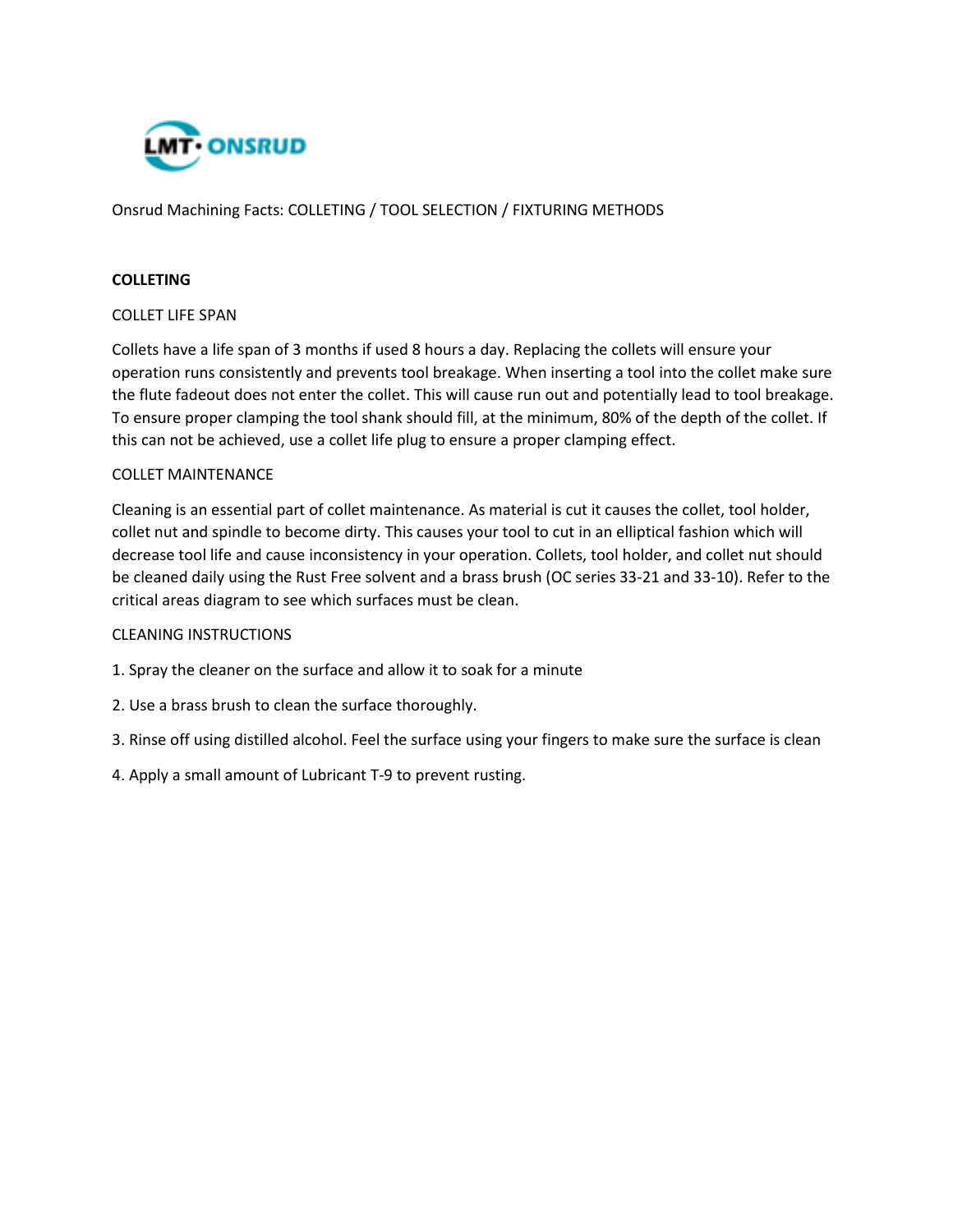

# TOOL BREAKAGE

If a condition arises where multiple tools should break follow these steps to solve your problem:

- 1. Are you using the proper tool for the job?
- 2. Make sure your collets and tool holders are clean and the tool is colleted properly.
- 3. Check your speed and feed (is your tool hot?)
- 4. Is your depth of cut too excessive for the material you're cutting?
- 5. Do you have any part movement?
- 6. Do you have ample part hold down?
- 7. Stop running parts and check with your distributor or Onsrud's Technical Support.

If you have to contact your distributor or Technical Support, have the following information:

- 1. Machine being used.
- 2. Material being cut.
- 3. Part number of tool along with the batch number which is below the part number.
- 4. Speed / Feed / Depth of cut.
- 5. Where did the tool break (flute, shank, or in the collet)?
- 6. How long did the tool work before it broke?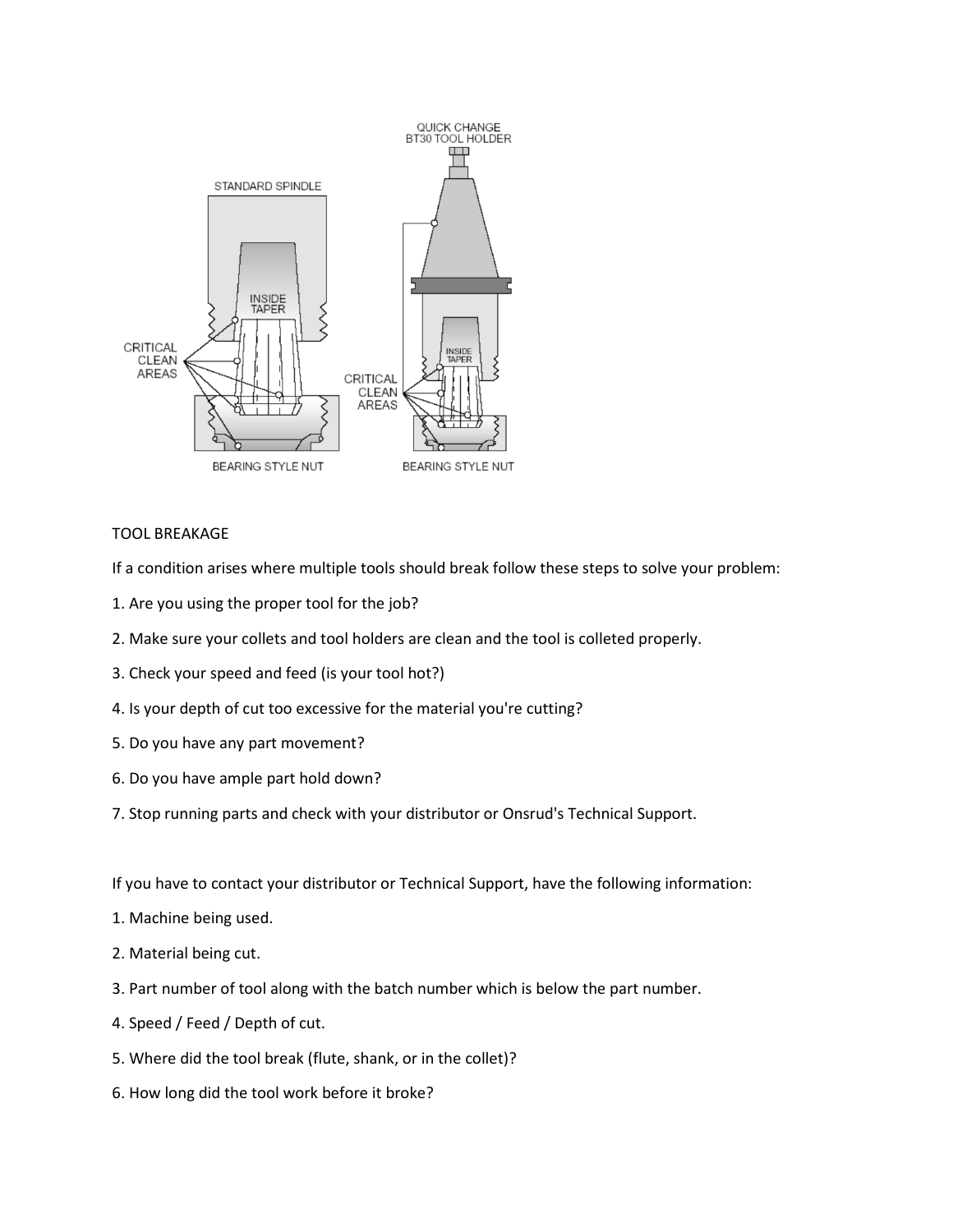7. Have you done this operation in the past using this tool?

# **TOOL SELECTION**

# TOOL MATERIAL

1. Solid Carbide: Primarily used in CNC operations. Material provides best rigidity and long tool life.

2. Carbide Tipped: Incorporates the wear resistance of carbide and the toughness of a HSS bodymainly hand held.

3. HSS: Primarily used in hand routing. Material provides a tough body and sharper cutting edge. Good in CNC.

# FLUTE GEOMETRY

1. Straight flute: Offers a neutral cutting action - highest force.

2. Upcut flute: Provides the best surface finish and allows for good chip extraction. May cause part lifting if vacuum or fixturing is not sufficient.

3. Downcut flute: Provides a downward force which helps eliminate part lifting. Chip rewelding MAY occur if there is no space below the part for chip expansion.

4. Compression: Used for laminated materials, produces a good top and bottom finish on the part.

# NUMBER OF FLUTES

- 1. Single Flute: Allows for larger chiploads in softer materials.
- 2. Double Flute: Allows for better part finish in harder materials.
- 3. Multiple Flutes: Allows for an even better part finish in harder materials.

Note: As the number of cutting edges increase, your feed rate should increase to prevent burning and premature tool dulling.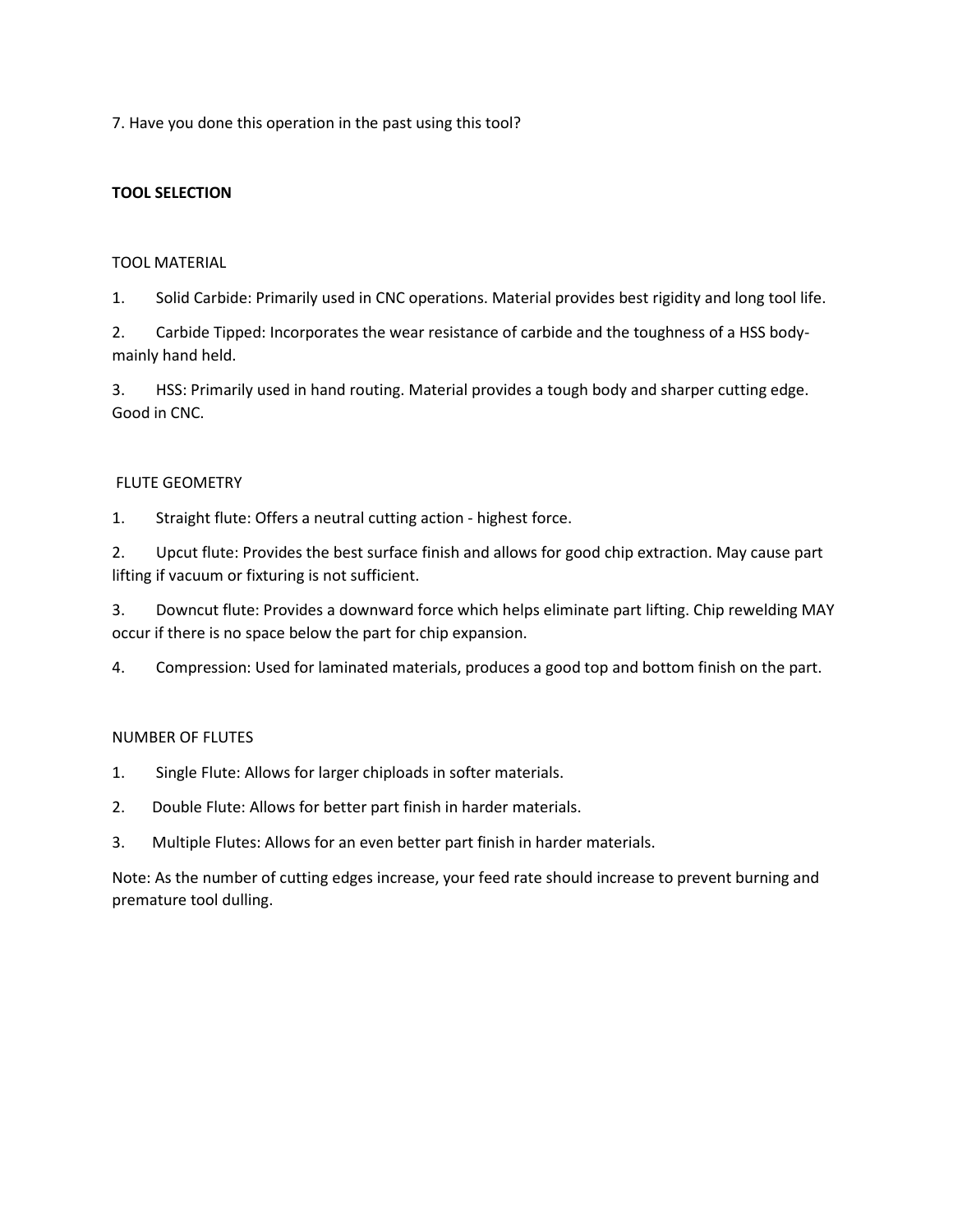

# OPTIMIZING SPEED AND FEEDS

1. Start off using the recommended chipload and RPM for the material you are cutting.

2. Increase the feedrate until the part finish starts to decrease or you risk moving the part off the vacuum. Decrease the feed by 10%.

3. Next decrease your RPM by a set increment until your surface finish deteriorates again. Once this happens increase your RPM until the finish is acceptable.

4. You have now optimized your speed and feed by taking the largest chip possible.

Note: This should be done in the first sheet of material to prevent tool dulling due to excessive heat.

### TOOL HEAT

If a feed rate is too low heat will be generated causing the cutting edge to break down and dull quickly. To check this, run a nest of parts and stop the spindle. When the spindle has stopped rotating, carefully feel the tool's temperature. It should be at or near room temperature. If the tool is hot review "Optimizing Speed and Feeds".

### **FIXTURING METHODS**

### FLOW THROUGH VACUUM

This style uses LDF (Low Density Fiberboard) or MDF (Medium Density Fiberboard) as a sacrificial surface for sheet material to be cut on. The porous nature of LFD or MDF allows vacuum to pass through allowing the material to be held in place for machining. As parts are cut out of the sheet material, vacuum loss starts to occur from the slot produced by the cutting tool. This can lead to part lifting or movement especially in small parts. Cutter diameter will also influence part movement. A 1/2 diameter tool will exert 25% more lateral pressure than a 3/8 diameter tool.

When cutting small parts in sheet material, one may want to consider tab or skin cutting to prevent part movement.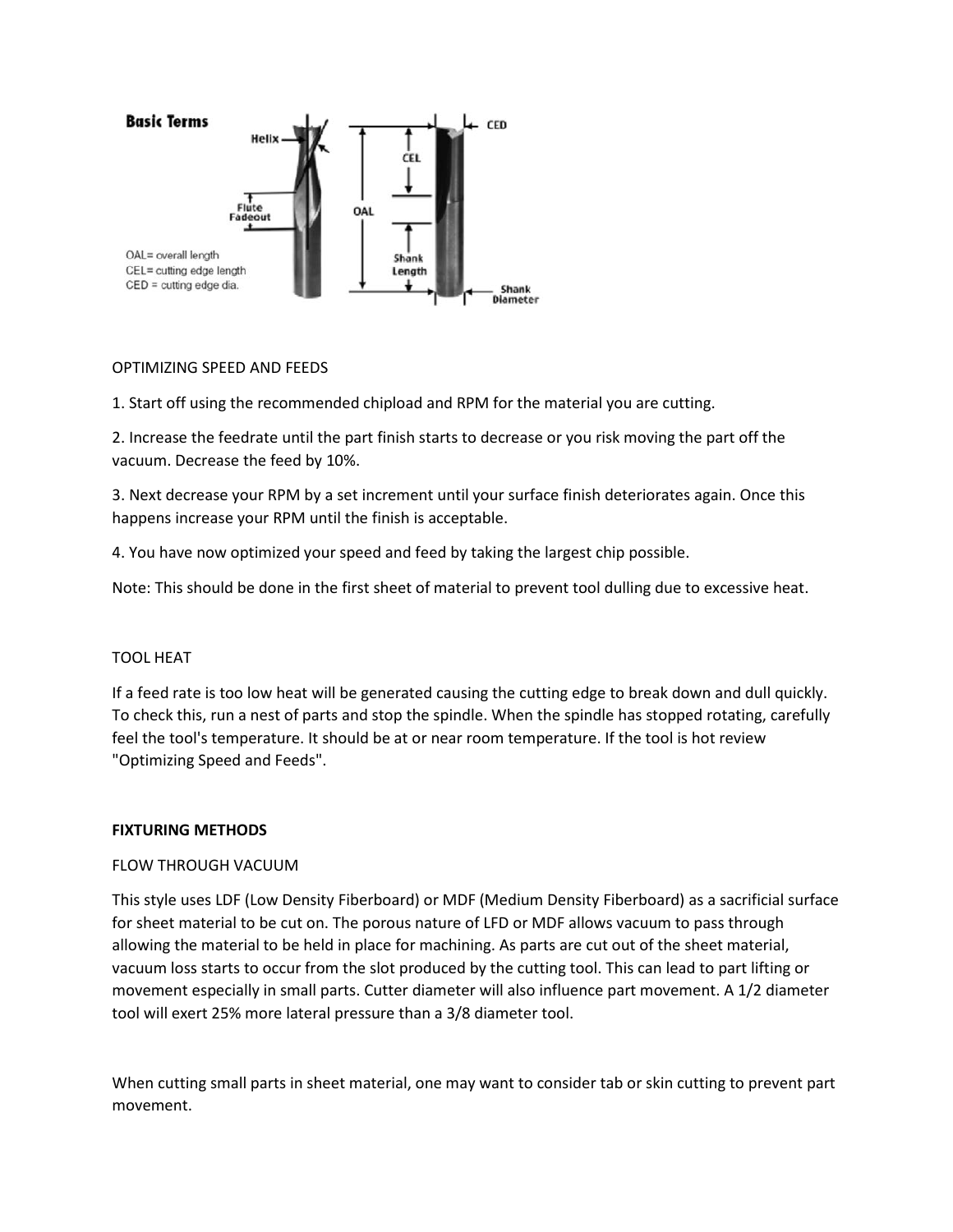#### DEDICATED SPOILBOARD



Proper Spoilboard Techniques

Dedicated spoilboards are used for reoccurring production runs where optimal cycle times are needed. This work holding method creates vacuum chambers in the sacrificial board specifically to the shape of the parts being cut. This elimination of vacuum loss relates to improved cycle times and part finish.

### STEPS TO CREATE A DEDICATED SPOILBOARD:

1. Surface both sides of your MDF board

2. Lay out the part pattern on the MDF and determine quantity that will fit.

3. Cut the part profile into the MDF board using a larger diameter tool than would normally cut the part. Make your slot depth 1 to 1.5 times the cutter diameter.

4. A gasket groove must be cut next inside the part profile to create a vacuum seal. The groove should be 1/2 the gasket material thickness to allow for proper compression.

5. A grid pattern must then be cut inside the gasket groove to distribute the vacuum evenly through out the vacuum area.

6. Drill holes through out the pattern in the intersections of the vacuum grid until there is no resistance on your vacuum gage on the machine table.

7. Seal the board using rubberized coatings, polyurethane sealers or a sanding sealer to prevent vacuum from passing through the board in unwanted areas.

8. Apply the gasket tape.